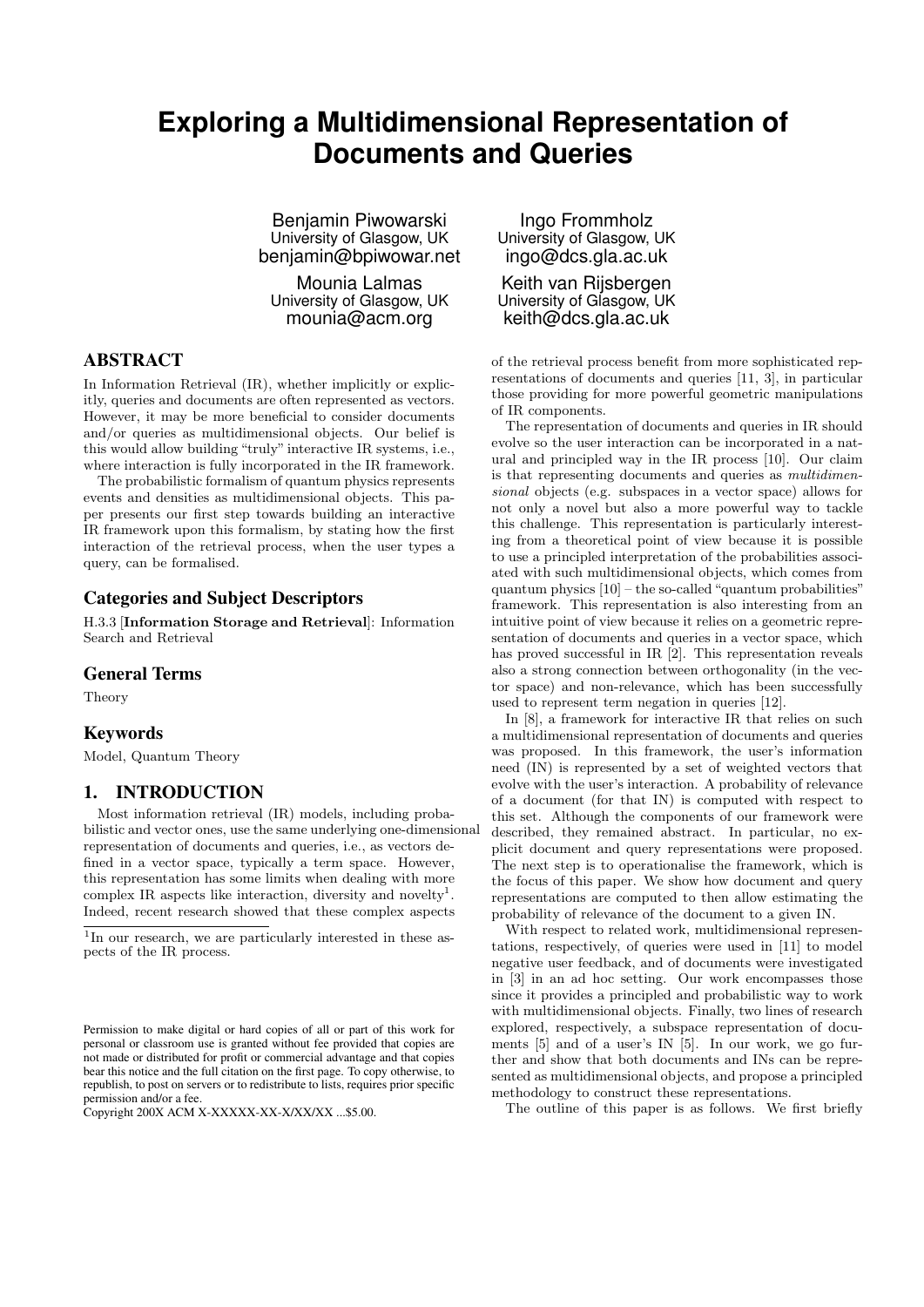introduce our framework and describe how the probability of relevance is computed within the quantum probability framework (Section 2). Next we show how we construct the query and document representations, and introduce several parameters for these representations (Sections 3 and 4). Experimental results (along with more experimental parameters) are reported in the full version of this paper [6].

# 2. A QUANTUM-INSPIRED VIEW FOR IR

Our IR framework is built upon [8], which is based on quantum probabilities and where we assume that there exists a vector space of *pure*<sup>2</sup> *information needs* (INs), where each vector corresponds to an IN that completely characterises a possible user's  $IN - by$  analogy with quantum physics where a vector completly characterises a physical system. Knowing a user's pure IN would determine which documents the IR system should return to that user. From a geometric perspective, a pure IN is answered by a document with a probability that depends on the length of the projection of the pure IN vector onto the document subspace. Because of the uncertainty attached to the IR search process, we suppose that the information being searched by a user can be represented by a set of such pure INs, one for each possible *pure* IN that composes a user's IN.

To compute a probability of relevance of a document to a user's IN, we make use of the generalisation of probabilities developed in quantum physics, which is strongly connected to the geometry of the space used to represent events and densities. A probabilistic event is represented as a subspace (denoted S) in a Hilbert space<sup>3</sup>. Let us assume that S is the event "the document is relevant". A probability can first be defined for a pure IN, represented as a *unit* vector  $\varphi$ , by computing the length of the projection of the vector  $\varphi$ onto the subspace S, that is by computing the value  $\|\widehat{S}\varphi\|$ 2

where  $\widehat{S}$  is the projector onto the subspace S. This value is the probability that the document is relevant with respect to the pure  $IN^4$ .

When a user starts interacting with an IR system by, for instance, typing a query<sup>5</sup>, we first compute (see Section 3) an initial set of weighted pure IN vectors, where each weight is the probability that the pure IN corresponds to the actual user's IN. This captures the uncertainty typical to IR where firstly, the representation is only an approximation of the user's IN, and, secondly, the query may be ambiguous. The goal of an IR system is to reduce this undeterminism through interaction.

More formally, we assume that each pure IN vector  $\varphi_i$  is associated with a probability  $p_i$  (the weight). We define the probability of the event S by using the usual total probabil-

<sup>4</sup>We have 
$$
\left\|\widehat{S}\varphi\right\|^2 \in [0,1]
$$
 since  $\|\varphi\|=1$ .

 $5Q$ ueries are what (usually) users provide to an IR system, as means to express their INs [4].

ity theorem (across all possible pure  $\text{INS}$ )<sup>6</sup>:

$$
\Pr(S) = \sum_{i} p_i \Pr(S|\varphi_i) = \sum_{i} p_i \varphi_i^{\top} \widehat{S} \varphi_i = \text{tr} \left( \rho \widehat{S} \right) (1)
$$

where tr is the trace operator [10, p. 83] and  $\rho = \sum_i p_i \varphi_i \varphi_i^{\top}$ <br>is called a *density operator*<sup>7</sup> and corresponds to a (probabilistic) *mixture* of the pure INs  $\varphi_i$ . In general, any operator  $\rho$  characterised by the fact that it is both positive-semidefinite<sup>8</sup> and of trace 1 defines a probability distribution over the subspaces, i.e. it is possible to interpret  $\Pr(S) = \text{tr}(\rho \widehat{S})$ as a probability [10].

For each document d, we compute a projector  $\widehat{S}_d$  (Section 3) and, for a query q, the IN density  $\rho$  is approximated by  $\rho_q$  (Section 4). Using the projector  $\widehat{S}_d$  and the density  $\rho_q$ , the probability that a document  $d$  is relevant to the query  $q$ is then given by  $\mathrm{tr} \left( \rho_q \widehat{S}_d \right)$ .

In our work, we assume that the vector space of pure INs is the term space, where each dimension corresponds to a term. A pure IN is hence described by a series of weighted terms. A (simplified) example is shown in Figure 1, where the pure IN "pop music" (one unit vector) is represented by the terms "music", "chart" and "hit" of the term space. We show now how document and query representations are computed in this term space.

#### 3. CREATING THE DOCUMENT SUBSPACE



It is reasonable to assume that a typical document answers various (pure) INs, since it is likely to contain answers (be relevant) to several queries. Moreover, [9] have shown in the context of XML retrieval, that answers to topics (statements of INs) usually correspond to document fragments

Figure 1: A pure IN in a term space

and not full documents. Building on this, we assume that for each document there is a mapping between its (possibly overlapping and non-contiguous) fragments and a set of pure INs.

A document is thus associated with a set  $\mathcal{U}_d$  of vectors in the IN space. We hypothesise that a document is *fully* relevant to a pure IN if the latter can be written as a linear combination of the vectors of  $\mathcal{U}_d$ , that is, if it is contained in the subspace  $S_d$  defined as the span of the vectors in  $\mathcal{U}_d$ . The document will be *partially* relevant to a pure IN with a probability that depends on the length of the projection of the pure IN vector onto the subspace  $S_d$ . The subspace  $S_d$  can be interpreted as a geometric representation of the event "the document is relevant". This construction process was validated in a document filtering task [7].

# 4. CREATING THE QUERY DENSITY

 $2$ The concept of "pure" IN is new and central to our framework. In this paper, we use "pure IN" to distinguish it from "IN", where the latter refers to information need in its usual sense in IR, e.g., see [4].

<sup>&</sup>lt;sup>3</sup>Hilbert spaces (roughly, vector spaces with complex scalars) are a central mathematical concept in quantum physics.

<sup>&</sup>lt;sup>6</sup>As in quantum physics, we assume different  $\varphi_i$  correspond to different systems and are thus mutually exclusive.

 $7$ We will omit the term "operator" in the remaining of the paper.

<sup>&</sup>lt;sup>8</sup>This means  $v^{\top} \rho v \geq 0$  for any vector v.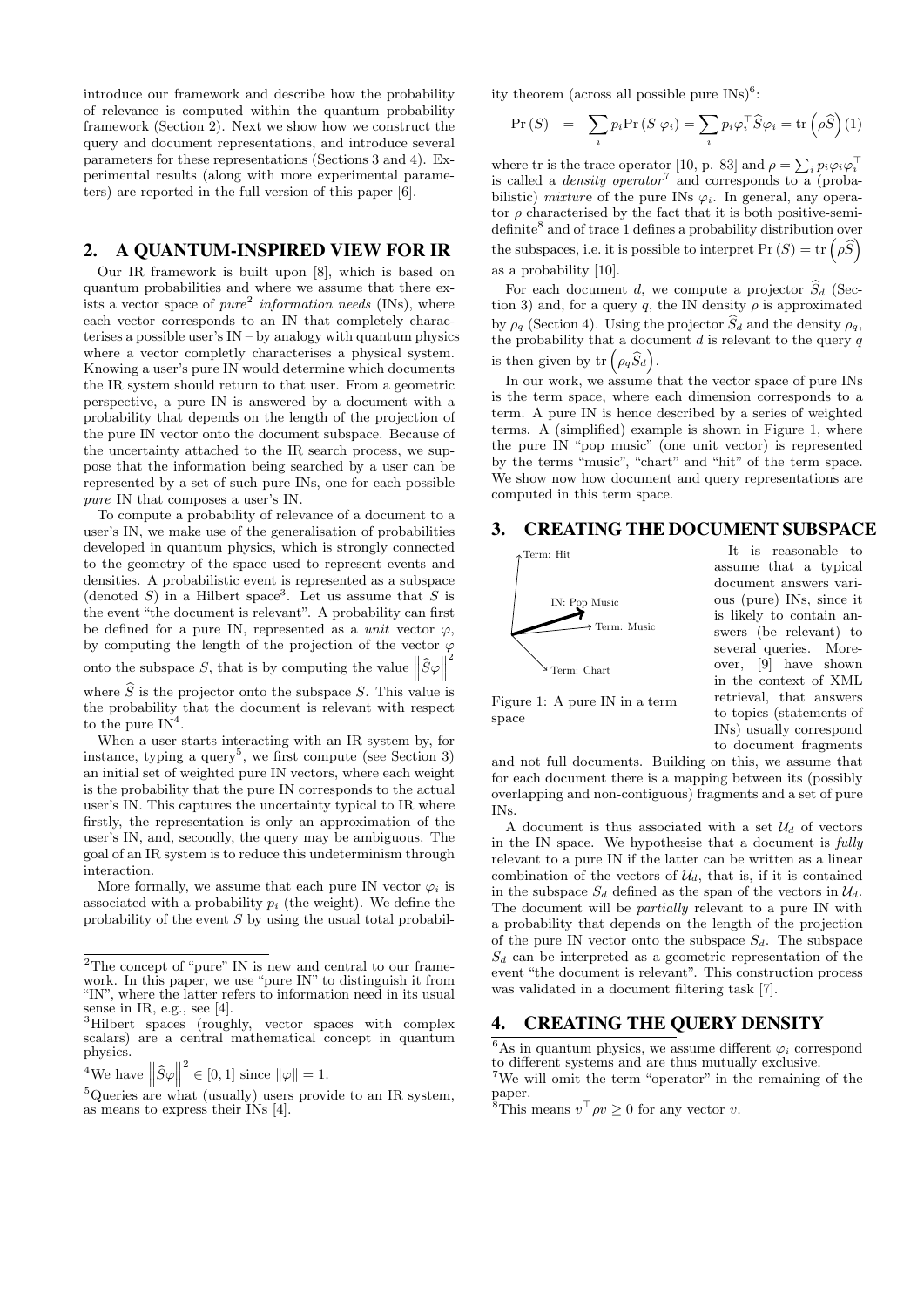We now focus on the primary contribution of the paper, namely, the construction of the IN density  $\rho_q$  for a given query q.

As a query in its simplest form consists of a set of terms, we are first interested in building the query representation for a query composed of a single term,  $t$ . We described how a document is represented as a set of pure IN vectors corresponding to different fragments of the document. We extend this idea, and suppose that a query term  $t$  can be represented as the set  $\mathcal{U}_t$  of pure IN vectors that correspond to document fragments containing the term  $t$ . That is, we use the immediate surroundings of the term occurrences in the documents of the collection being searched to build that term representation. This is similar to pseudo-relevance feedback using passages from retrieved documents containing the query terms [1]. The difference is that we use all the passages to build the query representation as we want to consider all possible pure INs associated with the term t.

As we have *a priori* no way to distinguish between the different vectors in  $\mathcal{U}_t$ , we assume that each vector is equally likely to be a pure IN composing the user's actual IN. Hence, a document is relevant to the user's IN if it is relevant to any of the vectors of  $\mathcal{U}_t$ , where the vectors are drawn with a uniform probability. The corresponding density is then written as:

$$
\rho_t = \frac{1}{N_t} \sum_{\varphi \in \mathcal{U}_t} \varphi \varphi^\top \tag{2}
$$

where  $N_t$  is the number of vectors associated with term t (the cardinality of  $\mathcal{U}_t$ ). This definition of  $\rho_t$  has all the required properties of a density (see Section 2). In practice, this representation of a single-term query  $t$  means that, the more vectors  $\varphi$  from  $\mathcal{U}_t$  lie in the document subspace, the higher the relevance of the document to the query. This query representation hence favours documents containing different "aspects" of the IN, each of them as represented by one of the pure INs in  $\mathcal{U}_t$  associated with a query term t. We discuss next the representation of a query composed of several terms.

Query construction (mixture). The above query representation (Equation 2) can be generalised to a query composed of several terms. We assume that a relevant document should equally answer all pure INs associated with each query term. To compute the probability of relevance of a document d, we first select a term from the query (with a probability  $w_t$ ), and then one of the vectors in  $\mathcal{U}_t$ . With this vector, we compute the probability of document  $d$  to be relevant to this pure IN. We repeat the process and average over all the possible combinations. This defines the probability of relevance of document d given the query. Formally, this corresponds to a density defined as a *mixture* of all the pure IN vectors associated with the query terms. This density is built from the individual query term densities  $\rho_t$  (Equation 2):

$$
\rho_q^{(m)} = \sum_{t \in q} \sum_{\varphi \in \mathcal{U}_t} \frac{w_t}{N_t} \varphi \varphi^\top = \sum_{t \in q} w_t \rho_t \tag{3}
$$

We present a second query construction process, inspired from IR and quantum theory. In vectorial IR, a query is represented by a vector that corresponds to a linear combination of the vectors associated with the query terms. In quantum theory, a normalised linear combination corresponds to

the principle of superposition, where the description of a system state can be *superposed* to describe a new system state.

In our case, the system state corresponds to the user's pure IN, and we use the superposition principle to build new pure INs from existing ones, as illustrated with the example shown in Figure 2. Let  $\varphi_p$ ,  $\varphi_{c/uk}$  and  $\varphi_{c/usa}$  be three vectors in a three-dimensional IN space that, respectively, represent the INs "I want a pizza", "I want it to be delivered in Cambridge (UK)" and "I want it to be delivered in Cambridge (USA)". The pure IN vector "Pizza delivered in Cambridge (UK)" would be represented by a (normalised) linear combination (or superposition) of  $\varphi_p$  and  $\varphi_{c/uk}$ , as depicted in Figure  $2(a)$ . We can similarly build the IN for Cambridge (USA). To represent the ambiguous query "pizza delivery in Cambridge" where we do not know whether Cambridge is in the USA or the UK, and assuming there is no other source of ambiguity, we would use a mixture of the two possible superposed INs, as depicted by the two vectors of the mixture in Figure 2(b), which brings us to another variant of query construction, the mixture of superpositions.

Query construction (mixture of superpositions). To compute the probability of relevance, for each term  $t$ of the query, we randomly select a vector from the set  $\mathcal{U}_t$ . We then superpose (i.e., compute a linear combination) the selected vectors (one for each term), where the weight in the linear combination is  $\sqrt{w_t}$  (see below for why we use a square root). From this vector, we compute the probability of the document to be relevant to this IN made from the superposition of IN vectors (one per query term). With respect to our example, the set  $\mathcal{U}_{pizza}$  would be just one vector ("*I want a pizza to be delivered*"), and  $U_{Cambridge}$ would contain two vectors (one for UK, one for USA).

As with the simple mixture approach, the above process can be repeated for all the possible selections of vectors and the corresponding query density is:

$$
\rho_q^{(ms)} = \frac{1}{Z_q} \sum_{\varphi_1 \in \mathcal{U}_{t_1}} \cdots \sum_{\varphi_n \in \mathcal{U}_{t_n}} \left( \sum_{i=1}^n \sqrt{\frac{w_{t_i}}{N_{t_i}}} \varphi_i \right) \left( \sum_{i=1}^n \sqrt{\frac{w_{t_i}}{N_{t_i}}} \varphi_i \right)^{\top}
$$
\n(4)

where  $Z_q$  is a normalisation coefficient, and  $t_i$   $(i = 1...n)$ are the *n* query terms. We use  $N_t$  to ensure that each term contribution is equally important, and square roots because both  $N_t$  and  $w_t$  appear two times in the above formula. In theory the vector  $\sum_i \sqrt{\frac{w_{t_i}}{N_{t_i}}}$  $\frac{w_{t_i}}{N_{t_i}}\varphi_i$  should be normalised but to obtain a computable formula we did not do so <sup>9</sup>.

Note that for one-term queries, the two described query constructions (mixture and mixture of superpositions) give the same result. Another important point from a computational perspective is that in both cases, the query can be estimated from single term densities (not demonstrated for Equation 4). We hence pre-compute the densities  $\rho_t$  for each term t, and use them at query time to compute  $\rho_q^{(m)}$ and  $\rho_q^{(ms)}$ .

## 5. CONCLUSION AND FUTURE WORK

<sup>&</sup>lt;sup>9</sup>The effect will be to give higher importance to superpositions of vectors  $\varphi_i$  who are similar, i.e., whose cosine is closer to 1.